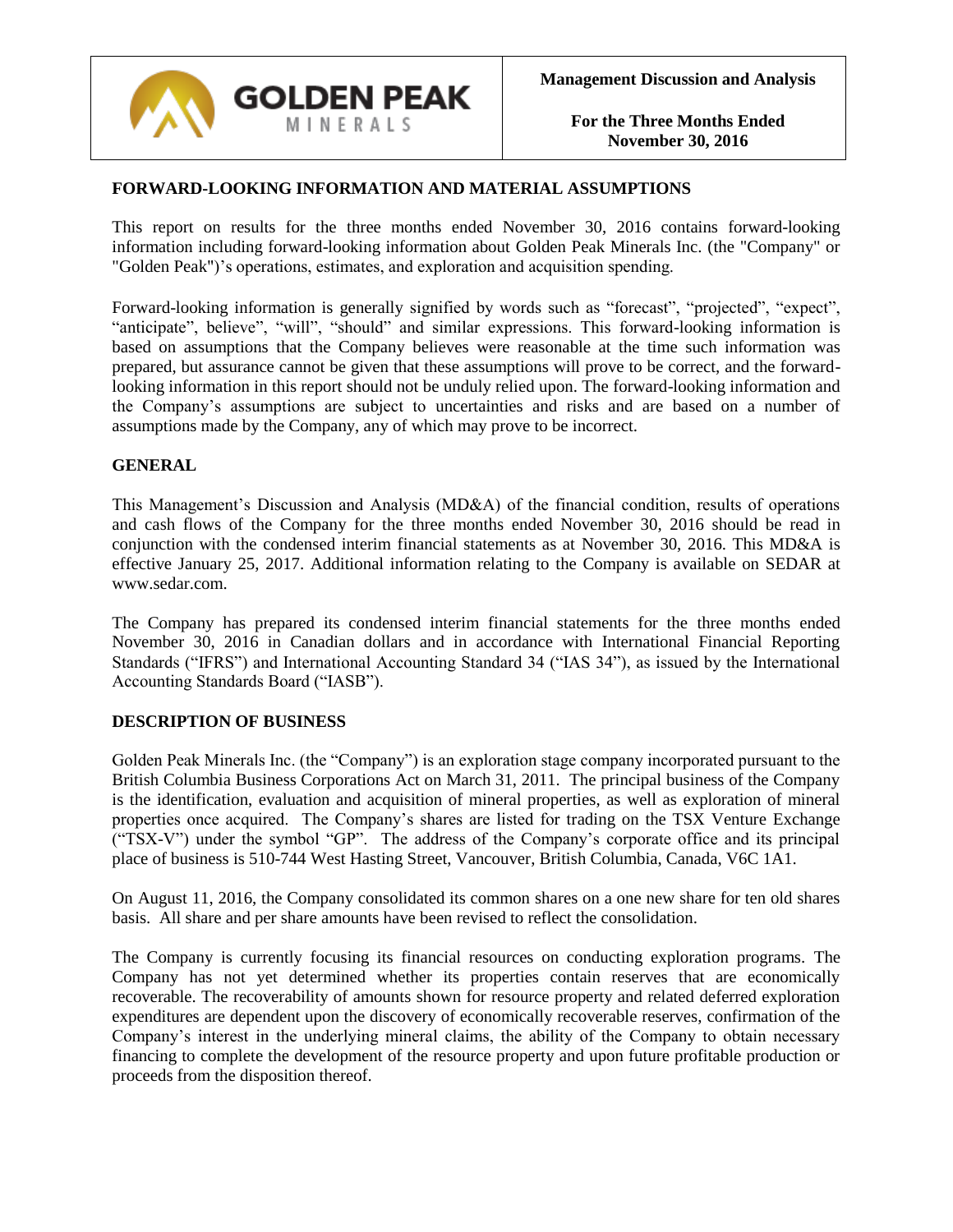

# **EXPLORATION AND EVALUATION ASSETS**

Total costs incurred on exploration and evaluation asset are summarized as follows:

|                                                | Columbia<br><b>Shear</b><br><b>Property</b> |     | <b>Foubert Lake</b><br><b>Property</b> | Oyster<br><b>Property</b> | <b>Atikwa Lake</b><br><b>Property</b> | <b>Lac Lapointe</b><br><b>Property</b> | <b>Grenfell</b><br><b>Property</b> |    | <b>Heikki Property</b> |    | <b>Total</b> |
|------------------------------------------------|---------------------------------------------|-----|----------------------------------------|---------------------------|---------------------------------------|----------------------------------------|------------------------------------|----|------------------------|----|--------------|
| <b>Acquisition Costs</b>                       |                                             |     |                                        |                           |                                       |                                        |                                    |    |                        |    |              |
| Balance, August 31, 2015                       | \$<br>39,250                                | -\$ | 155,000                                | \$                        | \$                                    | \$                                     | \$                                 | \$ |                        | \$ | 194,250      |
| Claim costs                                    |                                             |     |                                        |                           | 1,209                                 |                                        |                                    |    |                        |    | 1,209        |
| Acquisition and option payments (shares)       |                                             |     |                                        | 60,000                    | 60,000                                | 92,750                                 |                                    |    |                        |    | 212,750      |
| Impairment                                     | (39,250)                                    |     | $\overline{\phantom{a}}$               | $\overline{\phantom{a}}$  | $\sim$                                |                                        |                                    |    |                        |    | (39,250)     |
| Balance, August 31, 2016                       |                                             |     | 155,000                                | 60,000                    | 61,209                                | 92,750                                 |                                    |    |                        |    | 368,959      |
| Acquisition and option payments (cash)         |                                             |     |                                        |                           |                                       |                                        | 50,000                             |    |                        |    | 50,000       |
| Acquisition and option payments (shares)       |                                             |     |                                        |                           |                                       |                                        | 110,000                            |    | 1,040,000              |    | 1,150,000    |
| Claim costs                                    |                                             |     |                                        |                           | 1,246                                 |                                        |                                    |    |                        |    | 1,246        |
| Balance, November 30, 2016                     |                                             |     | 155,000                                | 60,000                    | 62,455                                | 92,750                                 | 160,000                            |    | 1,040,000              |    | 1,570,205    |
|                                                |                                             |     |                                        |                           |                                       |                                        |                                    |    |                        |    |              |
| <b>Deferred Exploration Expenditures</b>       |                                             |     |                                        |                           |                                       |                                        |                                    |    |                        |    |              |
| Balance, August 31, 2015                       | 240,148                                     |     |                                        |                           |                                       |                                        |                                    |    |                        |    | 240,148      |
| Geological                                     |                                             |     |                                        |                           |                                       | 25,000                                 |                                    |    |                        |    | 25,000       |
| Impairment                                     | (240, 148)                                  |     |                                        |                           |                                       |                                        |                                    |    |                        |    | (240, 148)   |
| Balance, August 31, 2016                       |                                             |     |                                        |                           |                                       | 25,000                                 |                                    |    |                        |    | 25,000       |
| Camp and other                                 |                                             |     |                                        |                           | 30,000                                |                                        |                                    |    |                        |    | 30,000       |
| Geological                                     |                                             |     |                                        |                           | 1,000                                 | 750                                    | 5,000                              |    | 13,350                 |    | 20,100       |
| Balance, November 30, 2016                     | \$                                          | \$  |                                        | \$                        | \$<br>31,000                          | \$<br>25,750                           | \$<br>5,000                        |    | 13,350                 | \$ | 75,100       |
| <b>Total Exploration and Evaluation Assets</b> |                                             |     |                                        |                           |                                       |                                        |                                    |    |                        |    |              |
| Balance, August 31, 2016                       | \$                                          |     | 155,000                                | \$<br>60,000              | 61,209                                | \$<br>117,750                          | \$                                 | S  |                        |    | 393,959      |
| <b>Balance, November 30, 2016</b>              | $\blacksquare$                              | \$  | 155,000                                | \$<br>60,000              | \$<br>93,455                          | \$<br>118,500                          | \$<br>165,000                      | \$ | 1,053,350              | -S | 1,645,305    |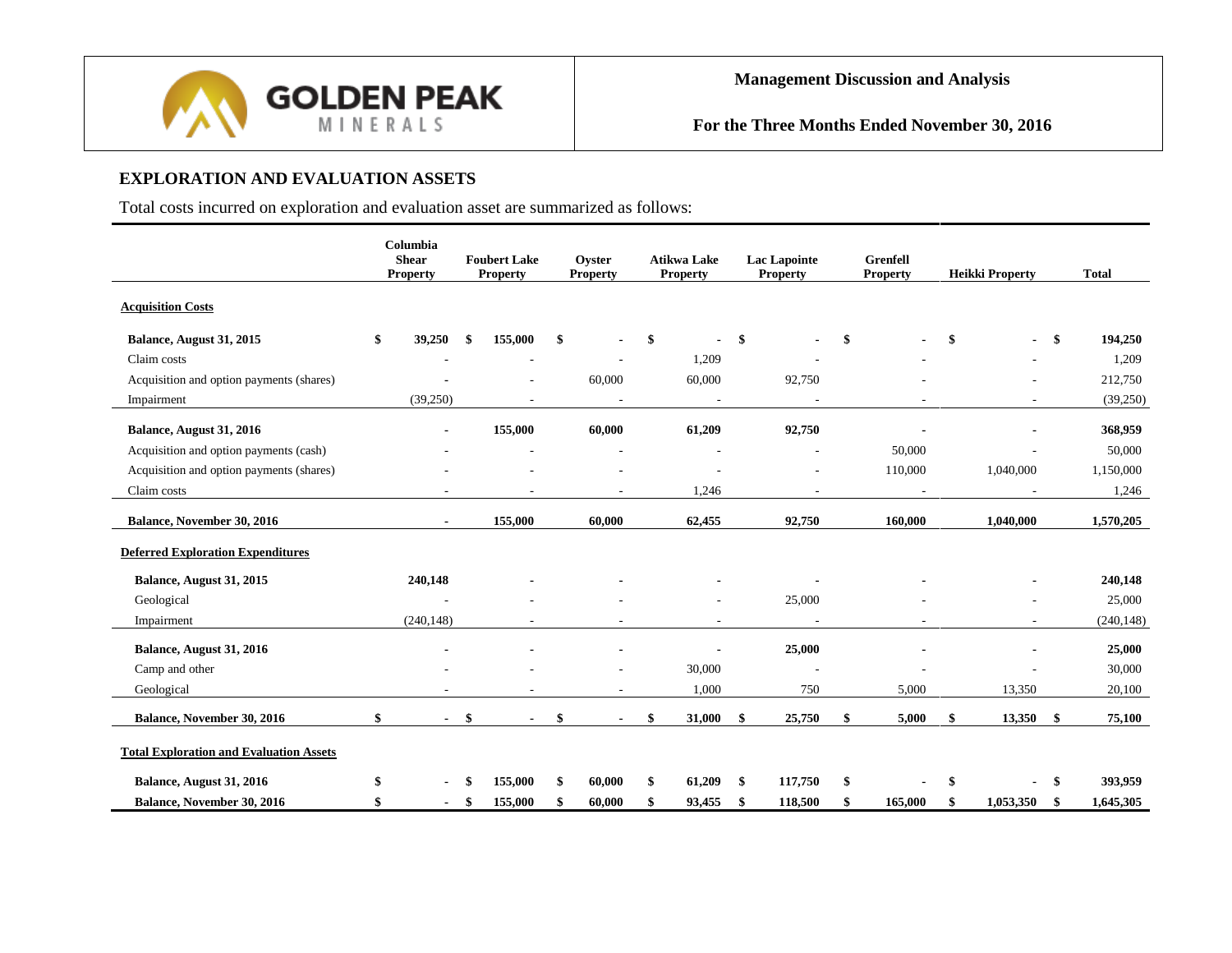

## Columbia Shear Group Property

On May 9, 2011, and subsequently amended on September 17, 2012, the Company entered into an option agreement to acquire a 100% undivided interest in 22 mineral claims located in British Columbia. As consideration, the Company agreed to pay a total of \$75,000 in cash, issue 12,500 common shares of the Company and incur \$1,000,000 in exploration expenditures as follows:

|                                              |              |              | Number of<br>Common |
|----------------------------------------------|--------------|--------------|---------------------|
|                                              | Cash         | Exploration  | <b>Shares</b>       |
|                                              | Payments     | Expenditures | to be Issued        |
| Upon execution of the Agreement (paid)       | \$<br>10,000 | \$           |                     |
| One year from the Agreement date (incurred)  |              | 100,000      |                     |
| Upon listing on April 10, 2013 (paid and     |              |              |                     |
| issued)                                      | 15,000       |              | 7,500               |
| Before April 10, 2014 (issued)               |              |              | 5,000               |
| Before April 10, 2015 (not paid or incurred) | 10,000       | 200,000      |                     |
| Before April 10, 2016                        | 15,000       | 300,000      |                     |
| Before April 10, 2017                        | 25,000       | 400,000      |                     |
| Total                                        | 75,000       | 1,000,000    | 12,500              |

The Company agreed to pay the optionor a 3% Net Smelter Royalty ("NSR") on the property. The Company also has the option to purchase 2% of the 3% NSR (two-thirds) at a price of \$500,000 per percentage point at any time starting on the date that the property is put into commercial production. The purchase of the remaining 1% is negotiable after commercial production commences.

During the year ended August 31, 2016, the Company relinquished its option on the Columbia Sheer Group Property. Accordingly, the property was written down to \$nil.

### Foubert Lake Property

On June 26, 2015, the Company entered into an agreement to acquire a 100% undivided interest in 11 mineral claims located in Quebec. As consideration, the Company paid a total of \$11,000 in cash and issued a total of 240,000 common shares of the Company (issued and valued at \$144,000).

The vendor retains a 1% NSR on the property. The Company has the option to purchase the NSR at a price of \$500,000.

### Oyster Property

On September 23, 2015, the Company entered into an agreement to acquire a 100% undivided interest in 4 mineral claims located in Manitoba. As consideration, the Company issued 100,000 common shares of the Company at a value of \$60,000.

The vendor retains a 3% Gross Overriding Royalty "GORR" on the property. The Company has the option to purchase 1% of the 3% GORR (one-third) at a price of \$1,000,000.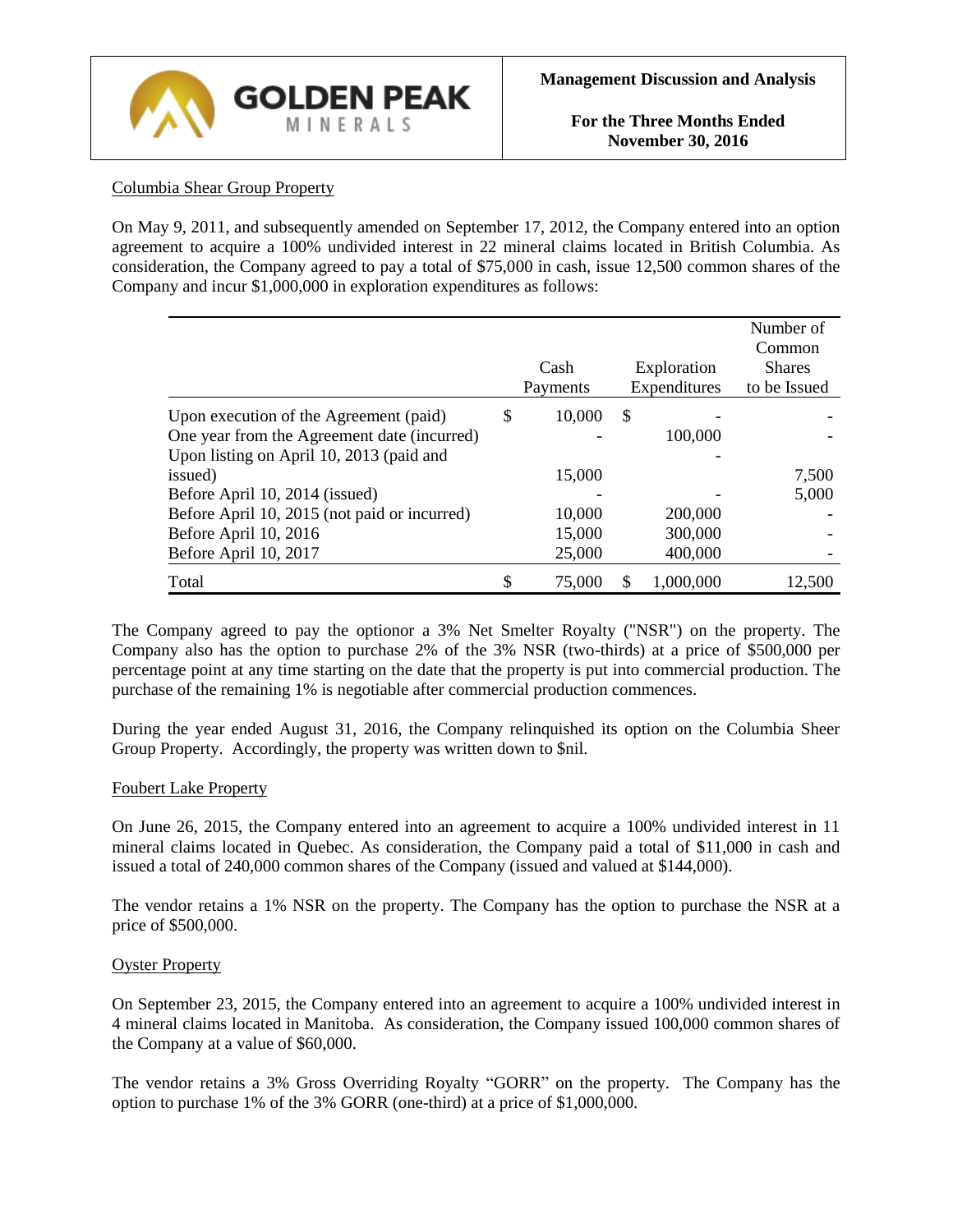

### Atikwa Lake Property

On February 4, 2016, the Company entered into an agreement to acquire a 100% undivided interest in 20 mineral claims located in Ontario. As consideration, the Company issued 75,000 common shares of the Company at a value of \$60,000.

#### Lac Lapointe Property

On February 15, 2016, the Company entered into an option agreement to acquire a 100% undivided interest in 20 mineral claims located in Quebec. Under the terms of the option agreement, the Company can earn a 100% interest by making payments as follows:

- Issuing 132,500 common shares of the Company upon approval by the TSX-V (issued and valued at \$92,750);
- Cash payment of \$40,000 on or before August 15, 2017; and
- Cash payment of \$100,000 on or before February 15, 2019.

The vendor retains a 2% Gross Overriding Royalty "GORR" on the property. The Company has the option to purchase 1% of the 2% GORR (one-half) at a price of \$1,000,000.

#### Grenfell Property

On October 13, 2016, the Company entered into an agreement to acquire the Grenfell Property located in Ontario.

Under the terms of the option agreement, the Company can earn a 100% interest by making payments as follows:

- Issuing 250,000 common shares of the Company (issued and valued at \$110,000) and making a cash payment of \$50,000 (paid) upon approval by the TSX-V;
- Issuing 250,000 common shares of the Company and making a cash payment of \$50,000 by October 26, 2017;
- Issuing 250,000 common shares of the Company and making a cash payment of \$50,000 by October 26, 2018; and
- Issuing 250,000 common shares of the Company and making a cash payment of \$50,000 by October 26, 2019.

In the event of a minimum discovery of 1,000,000 ounces of gold or gold equivalent resource, the Company will pay a bonus of \$1,000,000 to the optionor upon completion of a National Instrument 43- 101 compliant report.

The original vendor retains a 2% NSR on the property. The Company has the option to purchase 1% of the 2% NSR (one-half) at a price of \$1,000,000.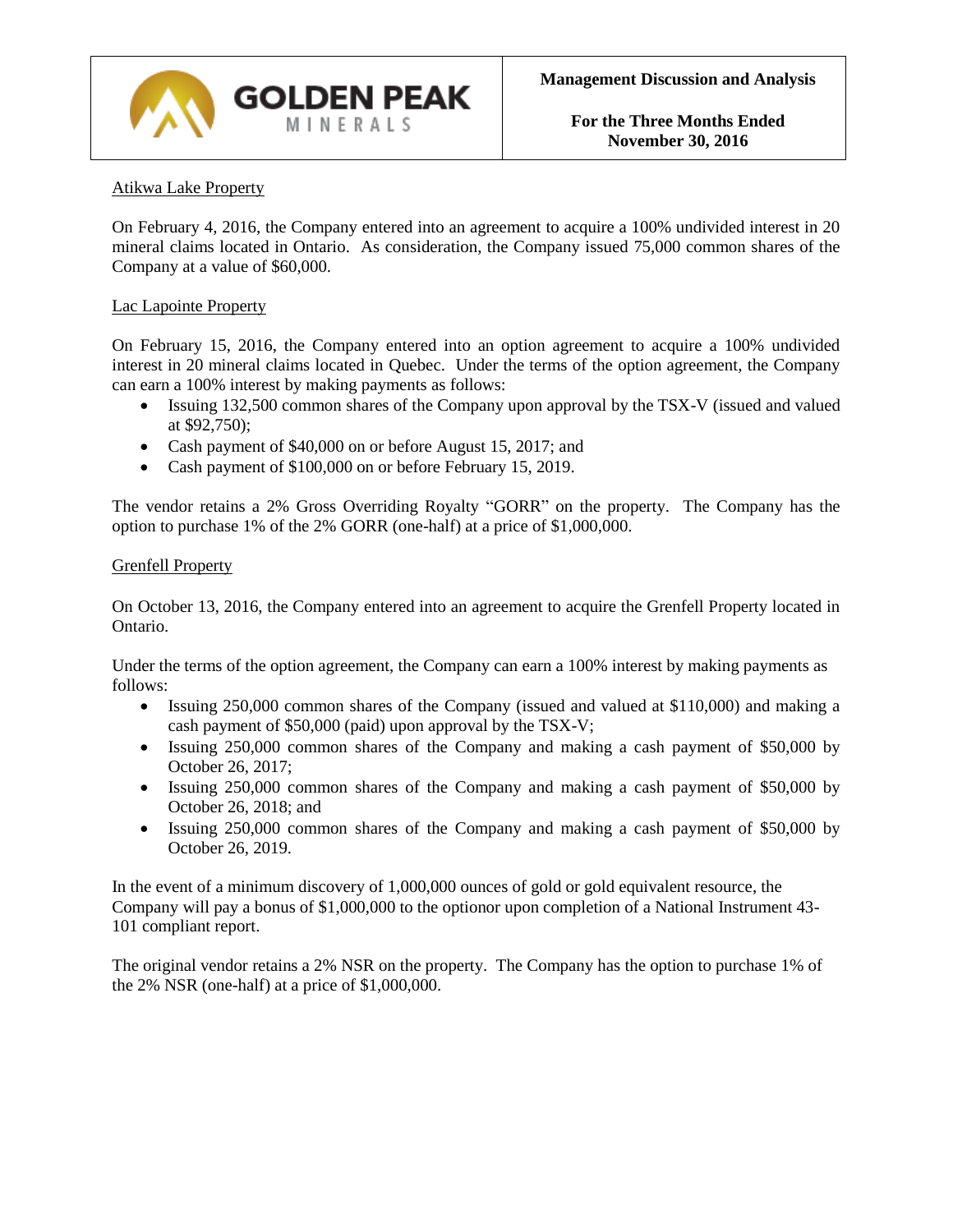

### Heikki Property

On October 28, 2016, the Company entered into four option agreements to acquire the Esa, Kulta, Seija and Soturi properties, collectively the Heikki Property, located in Ontario.

Under the terms of the option agreement, the Company can earn a 100% interest by making payments as follows:

- Issuing 2,600,000 common shares of the Company (issued and valued at \$1,040,000) and making a cash payment of \$105,000 (paid) upon approval by the TSX-V;
- Issuing 3,100,000 common shares of the Company by November 17, 2017; and
- Issuing 1,750,000 common shares of the Company by November 17, 2018.

The vendors retain a 3% NSR on the property. The Company has the option to purchase 1% of the 3% NSR (one-third) at a price of \$500,000.

#### Exploration

On December 21, 2016, the Company issued 2,000,000 non-flow-through common shares of the Company at a price of \$0.50 per share and 2,022,998 flow-through common shares of the Company at a price of \$0.65 per share for gross proceeds of \$2,314,949. The Company is currently reviewing its portfolio of properties and planning its 2017 exploration program.

### **SELECTED ANNUAL INFORMATION**

|                                  | <b>August 31, 2016</b> | <b>August 31, 2015</b> | <b>August 31, 2014</b> |
|----------------------------------|------------------------|------------------------|------------------------|
| Revenue                          |                        |                        |                        |
| Net and comprehensive loss       | (575, 236)             | (199, 624)             | (209, 213)             |
| Basic and diluted loss per share | (0.37)                 | (0.18)                 | (0.24)                 |
| Total assets                     | 400,988                | 435,173                | 402,480                |
| Long-term debt                   |                        |                        |                        |
| Dividends                        |                        |                        |                        |

### **SUMMARY OF QUARTERLY RESULTS (\$000's except earnings per share)**

|                                   | November 30, | August 31, |              | February 29, |
|-----------------------------------|--------------|------------|--------------|--------------|
| For the Quarter Periods Ending on | 2016         | 2016       | May 31, 2016 | 2016         |
| Revenue                           |              |            |              |              |
| Net and comprehensive loss        | (308)        | (425)      | (33)         | (81)         |
| Basic and diluted loss per common |              |            |              |              |
| share                             | (0.06)       | (0.27)     | (0.02)       | (0.06)       |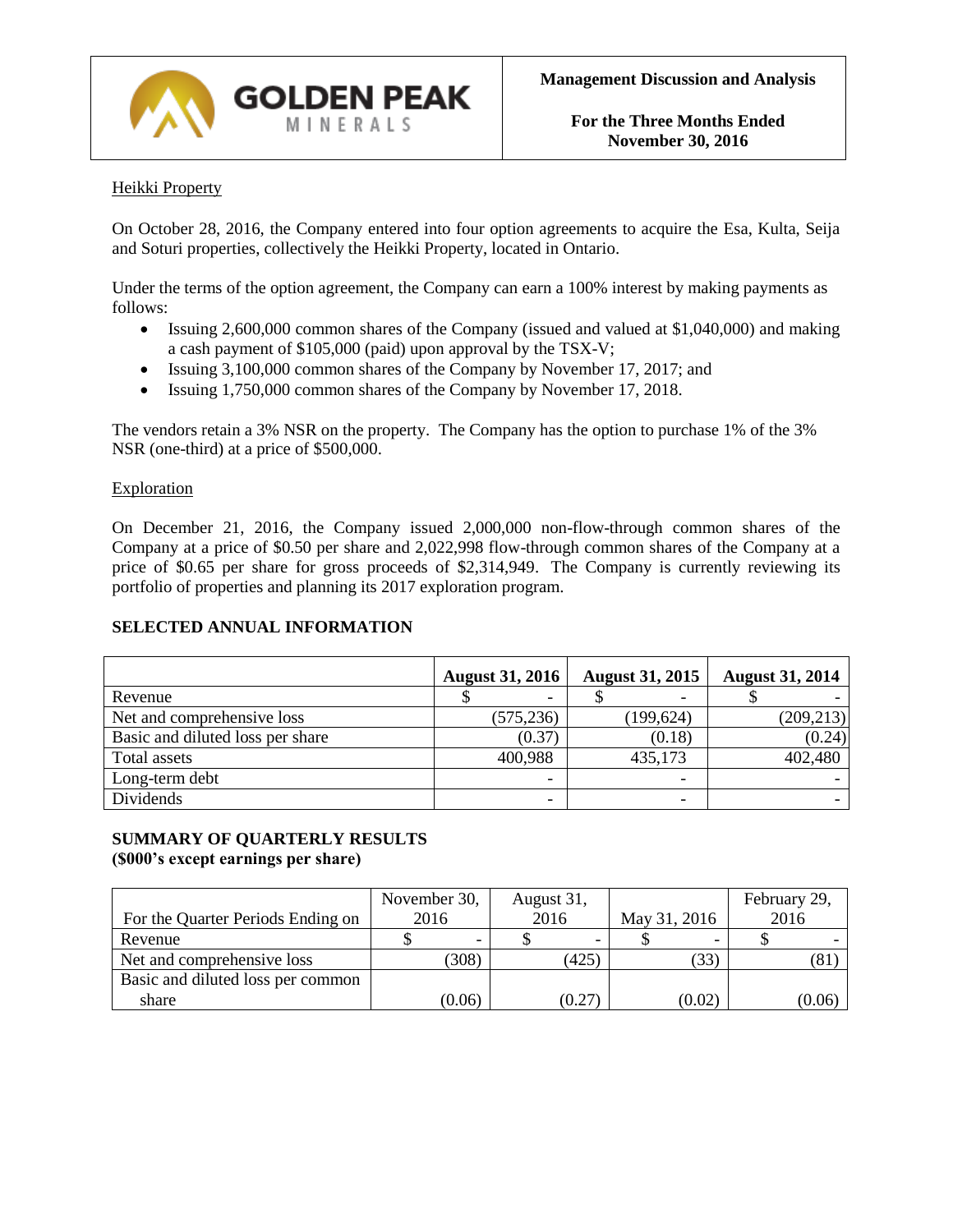

|                                   | November 30, | August 31, |              | February 28, |  |
|-----------------------------------|--------------|------------|--------------|--------------|--|
| For the Quarter Periods Ending on | 2015         | 2015       | May 31, 2015 | 2015         |  |
| Revenue                           |              |            |              |              |  |
| Net and comprehensive loss        | (36)         | (25)       | (36)         | (43)         |  |
| Basic and diluted loss per common |              |            |              |              |  |
| share                             | (0.03)       | (0.02)     | (0.03)       | (0.04)       |  |

### **OPERATIONS**

#### Three Months ended November 30, 2016

During the three months ended November 30, 2016 the Company reported a net loss of \$308,023 (2015 - \$36,394). Variations in expenses from the three months ended November 30, 2016 to the three months ended November 30, 2015 were as follows:

- Consulting fees of \$73,500 (2015 \$nil) increased as the Company engaged consultants for 2016 in conjunction with the increase in Company activity;
- Management fees of \$28,250 (2015 \$15,000) increased as the CFO began charging fees in 2016;
- Office and general of \$1,084 (2015 \$5,047) decreased as the Company shared administrative expenses in 2016;
- Professional fees of \$1,411 (2015 \$8,112) decreased due to allocation of expenditures and timing of legal fees;
- Rent of \$nil (2015 \$5,774) decreased as the Company did not incur rent expense for the three months ended November 30, 2016;
- Share-based payments of \$12,550 (2015 \$nil) was the result of options granted in 2016;
- Shareholder communications and investor relations of \$33,043 (2015 \$200) was the result of increased promotional activity for the Company in 2016;
- Transfer agent and filing fees of \$50,408 (2015 \$2,261) increased due to more activity in 2016 as well as the costs of applying for a US exchange listing; and
- Loss on settlement of accounts payable of \$107,333 (2015 \$nil) is the result of the Company issuing shares and warrants to settle accounts payable and the timing creating a difference in the valuation of the securities issued.

## **LIQUIDITY AND CAPITAL RESOURCES**

The Company's cash at November 30, 2016 was \$49,173, compared to \$170 at August 31, 2016. The working capital deficiency was \$38,893 (August 31, 2016 - \$271,973).

To address the working capital deficiency, subsequent to November 30, 2016, the Company completed a non-brokered private placement for gross proceeds of \$2,314,949. The Company issued 2,000,000 nonflow-through common shares of the Company at a price of \$0.50 per share and 2,022,998 flow-through common shares of the Company at a price of \$0.65 per share. The Company incurred finder's fees of \$196,495 and issued 332,300 finder's warrants with an exercise price of \$0.50 per share and an expiry date of December 21, 2018.

The Company will need to raise additional financing in order to meet general working capital requirements for the 2017 fiscal year and to continue exploration of its mineral properties.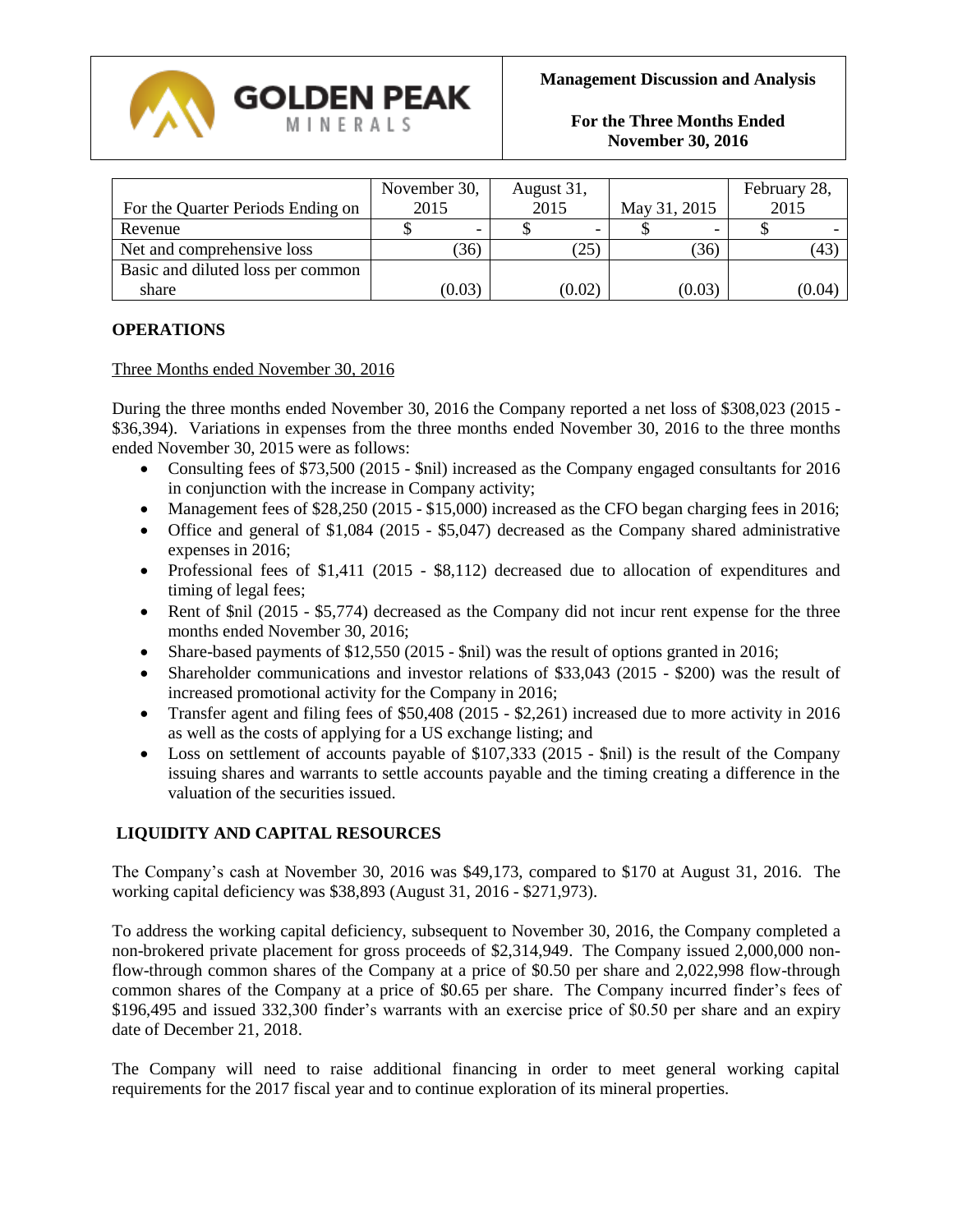

### **OFF-BALANCE SHEET ARRANGEMENTS**

The Company has not entered into any off-balance sheet arrangements.

### **TRANSACTIONS WITH RELATED PARTIES**

These amounts of key management compensation are included in the amounts shown on the consolidated statements of comprehensive loss:

|                 | <b>Three Months Ended</b><br><b>November 30, 2016</b> | <b>Three Months Ended</b><br><b>November 30, 2015</b> |        |  |
|-----------------|-------------------------------------------------------|-------------------------------------------------------|--------|--|
| Management fees | 28.250                                                |                                                       | 15.000 |  |

Key management includes directors and officers of the Company, including the Chief Executive Officer and Chief Financial Officer.

During the three months ended November 30, 2016, the Company paid \$16,000 for consulting fees to companies controlled by directors, \$nil (2015 - \$4,800) for professional fees to a company controlled by a director and \$nil (2015 - \$4,500) in rent to companies controlled by directors.

As at November 30, 2016, included in accounts payable and accrued liabilities is \$nil (August 31, 2016 - \$126,789) due to directors and officers of the Company and companies controlled by directors of the Company. These amounts are unsecured, non-interest bearing and have no fixed terms of repayment.

### **COMMITMENTS**

The Company is obligated to make certain payments and issue shares in connection with the acquisition of its exploration and evaluation assets, including obligations arising from the issuance of flow-through common shares.

As at November 30, 2016, the Company has incurred qualified exploration expenditures totaling \$25,750 relating to this commitment of \$110,000 from December 24, 2015. Subsequent to November 30, 2016, the Company completed its commitment to spend \$110,000 on qualifying expenditures.

Subsequent to November 30, 2016, the Company issued 2,022,998 flow-through common shares at a price of \$0.65 per share for gross proceeds of \$1,314,949. The Company has committed to spend the proceeds on exploration and evaluation expenditures during the calendar year ended December 31, 2017.

### **NEW ACCOUNTING STANDARDS ISSUED BUT NOT YET EFFECTIVE**

Certain new standards, interpretations and amendments to existing standards have been issued by the IASB or the International Financial Reporting Interpretations Committee ("IFRIC") that are mandatory for accounting periods noted below. Some updates that are not applicable or are not consequential to the Company may have been excluded from the list below.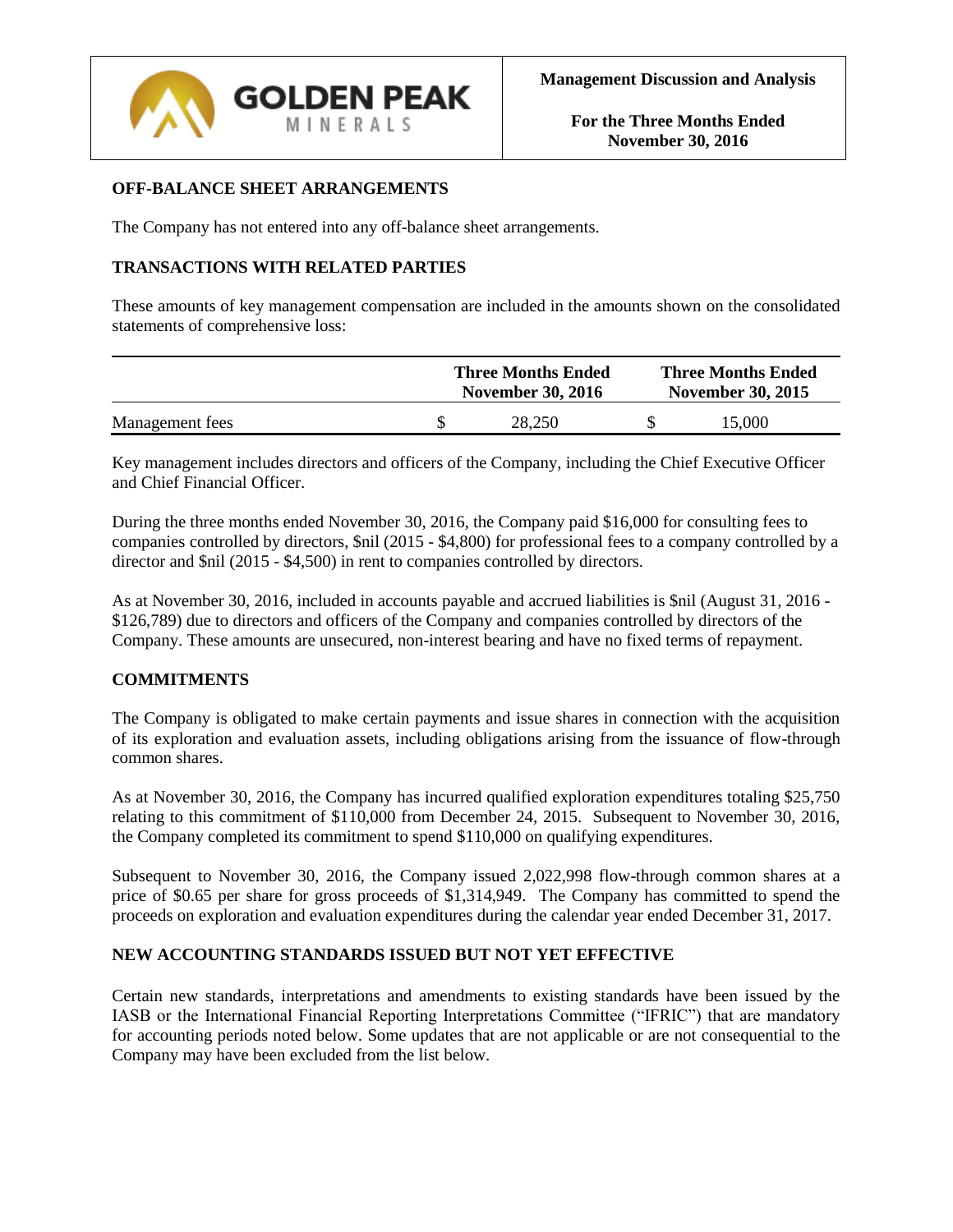

### **Accounting standards effective January 1, 2018**

**IFRS 15 Revenue from Contracts with Customers** – In May 2014, the IASB issued IFRS 15 – Revenue from Contracts with Customers ("IFRS 15") which supersedes IAS 11 – Construction Contracts, IAS 18 – Revenue, IFRIC 13 – Customer Loyalty Programmes, IFRIC 15 – Agreements for the Construction of Real Estate, IFRIC 18 – Transfers of Assets from Customers, and SIC 31 – Revenue – Barter Transactions Involving Advertising Services. IFRS 15 establishes a comprehensive five-step framework for the timing and measurement of revenue recognition. The standard is effective for annual periods beginning on or after January 1, 2018.

**IFRS 9** *Financial Instruments* - In November 2009, as part of the IASB project to replace IAS 39 *Financial Instruments: Recognition and Measurement*, the IASB issued the first phase of IFRS 9 that introduces new requirements for the classification and measurement of financial assets. The standard was revised in October 2010 to include requirements regarding classification and measurement of financial liabilities. In November 2013, new general hedge requirements were added to the standard. In July 2014, the final version of IFRS 9 was issued and adds a new expected loss impairment model and amends the classification and measurement model for financial assets by adding a new fair value through other comprehensive income category for certain debt instruments and additional guidance on how to apply the business model and contractual cash flow characteristics. The Standard is effective for accounting periods beginning on or after January 1, 2018.

The Company has not yet begun the process of assessing the impact that the new and amended standards will have on its financial statements or whether to early adopt any of the new requirements.

## **CRITICAL ACCOUNTING POLICIES**

### *Critical judgments in applying accounting policies*

Information about critical judgments in applying accounting policies that have the most significant risk of causing material adjustment to the carrying amounts of assets and liabilities recognized in the consolidated financial statements within the next financial year are discussed below:

#### Impairment of exploration and evaluation assets

The application of the Company's accounting policy for exploration and evaluation expenditure and impairment of the capitalized expenditures requires judgment in determining whether it is likely that future economic benefits will flow to the Company, which may be based on assumptions about future events or circumstances. Estimates and assumptions made may change if new information becomes available. If, after expenditure is capitalized, information becomes available suggesting that the recovery of expenditure is unlikely, the amount capitalized is written off in the profit or loss in the year the new information becomes available.

#### Title to mineral property interests

Although the Company has taken steps to verify title to mineral properties in which it has an interest, these procedures do not guarantee the Company's title. Such properties may be subject to prior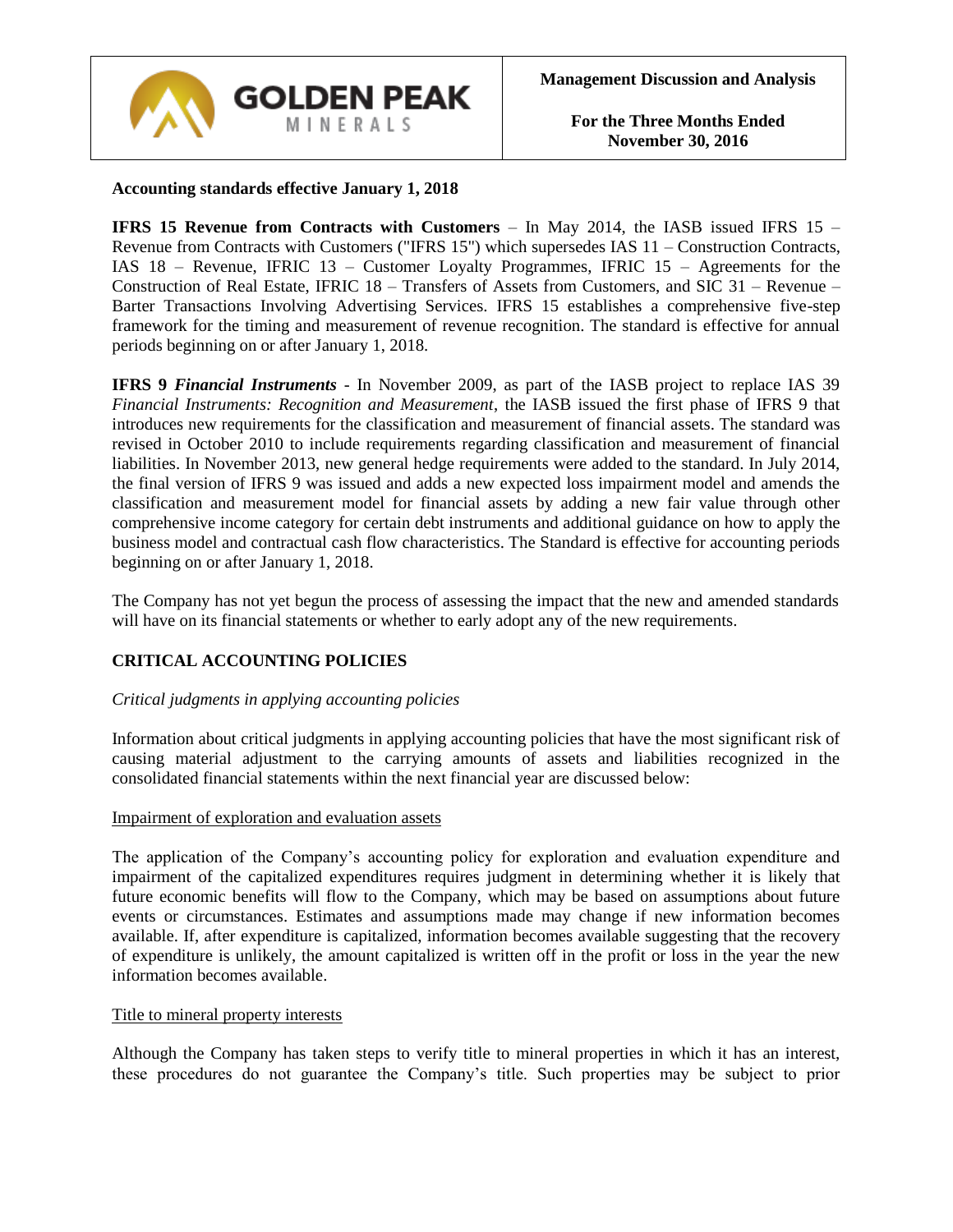

agreements or transfers and title may be affected by undetected defects.

#### Income taxes

Significant judgment is required in determining the provision for income taxes. There are many transactions and calculations undertaken during the ordinary course of business for which the ultimate tax determination is uncertain. The Company recognizes liabilities and contingencies for anticipated tax audit issues based on the Company's current understanding of the tax law. For matters where it is probable that an adjustment will be made, the Company records its best estimate of the tax liability including the related interest and penalties in the current tax provision. Management believes they have adequately provided for the probable outcome of these matters; however, the final outcome may result in a materially different outcome than the amount included in the tax liabilities.

In addition, the Company recognizes deferred tax assets relating to tax losses carried forward to the extent that it is probable that taxable profit will be available against which a deductible temporary difference can be utilized. This is deemed to be the case when there are sufficient taxable temporary differences relating to the same taxation authority and the same taxable entity which are expected to reverse in the same year as the expected reversal of the deductible temporary difference, or in years into which a tax loss arising from the deferred tax asset can be carried back or forward. However, utilization of the tax losses also depends on the ability of the taxable entity to satisfy certain tests at the time the losses are recouped.

#### Going concern risk assessment

The Company's ability to continue its operations and to realize assets at their carrying values is dependent upon its ability to fund its existing acquisition and exploration commitments on its exploration and evaluation assets when they come due, which would cease to exist if the Company decides to terminate its commitments, and to cover its operating costs. The Company may be able to generate working capital to fund its operations by the sale of its exploration and evaluation assets or raising additional capital through equity markets. However, there is no assurance it will be able to raise funds in the future. These consolidated financial statements do not give effect to any adjustments required to realize it assets and discharge its liabilities in other than the normal course of business and at amounts different from those reflected in the accompanying consolidated financial statements.

### *Key sources of estimation uncertainty*

The following are key assumptions concerning the future and other key sources of estimation uncertainty that have a significant risk of resulting in material adjustments to the consolidated financial statements.

### Decommissioning liabilities

Rehabilitation provisions have been created based on the Company's internal estimates. Assumptions, based on the current economic environment, have been made which management believes are a reasonable basis upon which to estimate the future liability. These estimates take into account any material changes to the assumptions that occur when reviewed regularly by management. Estimates are reviewed annually and are based on current regulatory requirements. Significant changes in estimates of contamination, restoration standards and techniques will result in changes to provisions from year to year.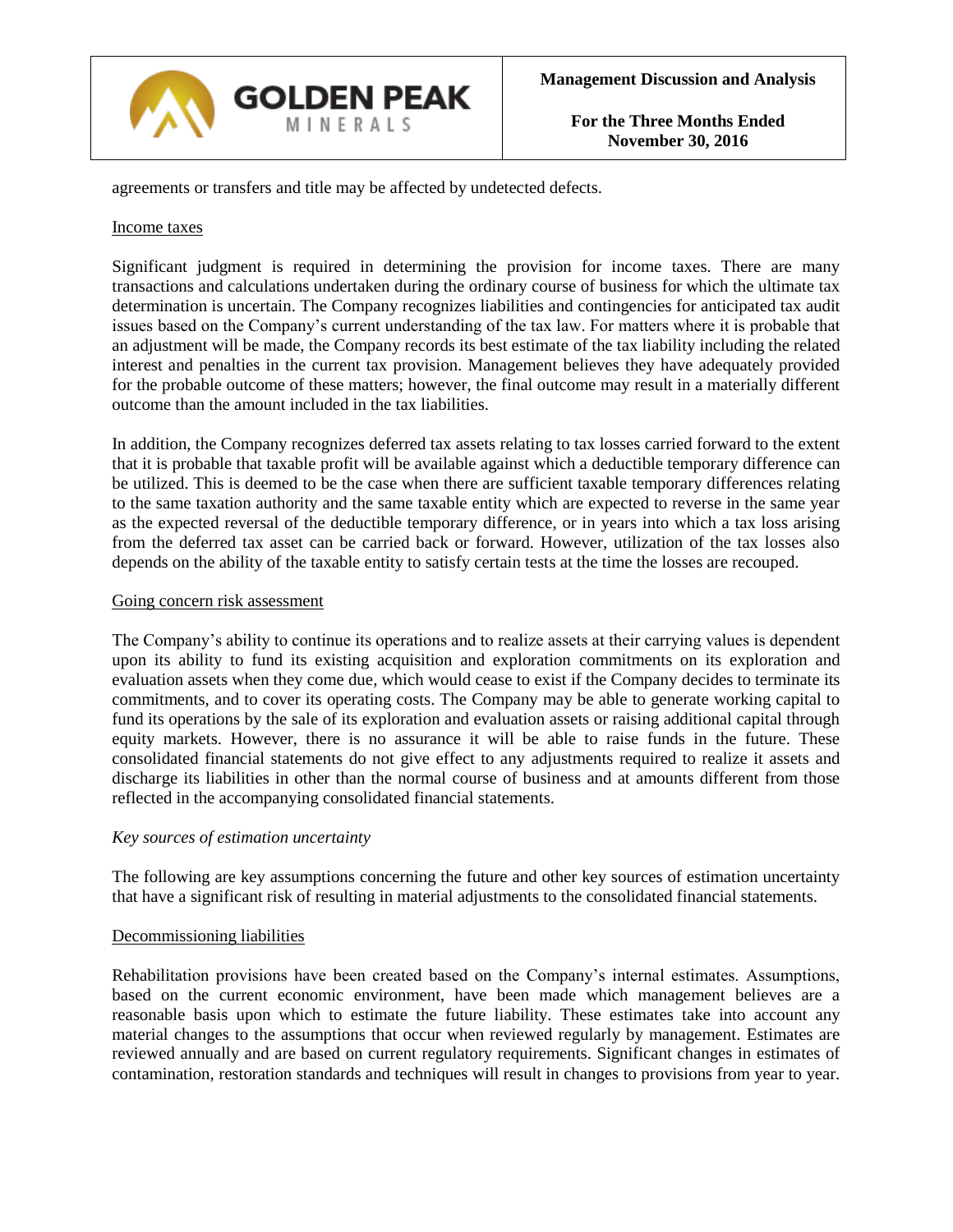

Actual rehabilitation costs will ultimately depend on future market prices for the rehabilitation costs which will reflect the market condition at the time the rehabilitation costs are actually incurred.

The final cost of the currently recognized rehabilitation provisions may be higher or lower than currently provided for. As at November 30, 2016, the Company has no known rehabilitation requirements and accordingly, no provision has been made.

### Valuation of flow-through premium

The determination of the valuation of flow-through premium and warrants in equity units is subject to significant judgment and estimates. The flow-through premium is valued as the estimated premium that investors pay for the flow-through feature, being the portion in excess of the market value of shares without the flow-through feature issued in concurrent private placement financing. In the case that the Company did not issue non-flow-through shares together with the flow-through shares, the market value of shares without the flow-through feature will be determined using their closing quoted bid price.

### **FINANCIAL INSTRUMENTS AND OTHER INSTRUMENTS**

The Company's financial instruments include cash and accounts payable. Cash is classified as FVTPL. Accounts payable is classified as other financial liabilities. The carrying value of these instruments approximates their fair values due to the relatively short periods to maturity of these instruments.

#### **Financial risk management objectives and policies**

The risks associated with these financial instruments and the policies on how to mitigate these risks are set out below. Management manages and monitors these exposures to ensure appropriate measures are implemented on a timely and effective manner.

### Credit risk

Credit risk is the risk of an unexpected loss if a customer or third party to a financial instrument fails to meet its contractual obligations. Financial instruments that potentially subject the Company to concentrations of credit risks consist principally of cash. To minimize the credit risk on cash, the Company places the instrument with a major Canadian financial institution.

#### Liquidity risk

The Company manages liquidity risk by maintaining a balance between continuity of funding and flexibility through the use of borrowings. Management closely monitors the liquidity position and expects to have adequate sources of funding to finance the Company's projects and operations. As at November 30, 2016, the Company had cash of \$49,173 (August 31, 2016 - \$170) to settle accounts payable of \$160,212 (August 31, 2016 - \$279,002) which fall due for payment within twelve months of the statement of financial position date. All of the liabilities presented as accounts payable are due within 30 days of the reporting date.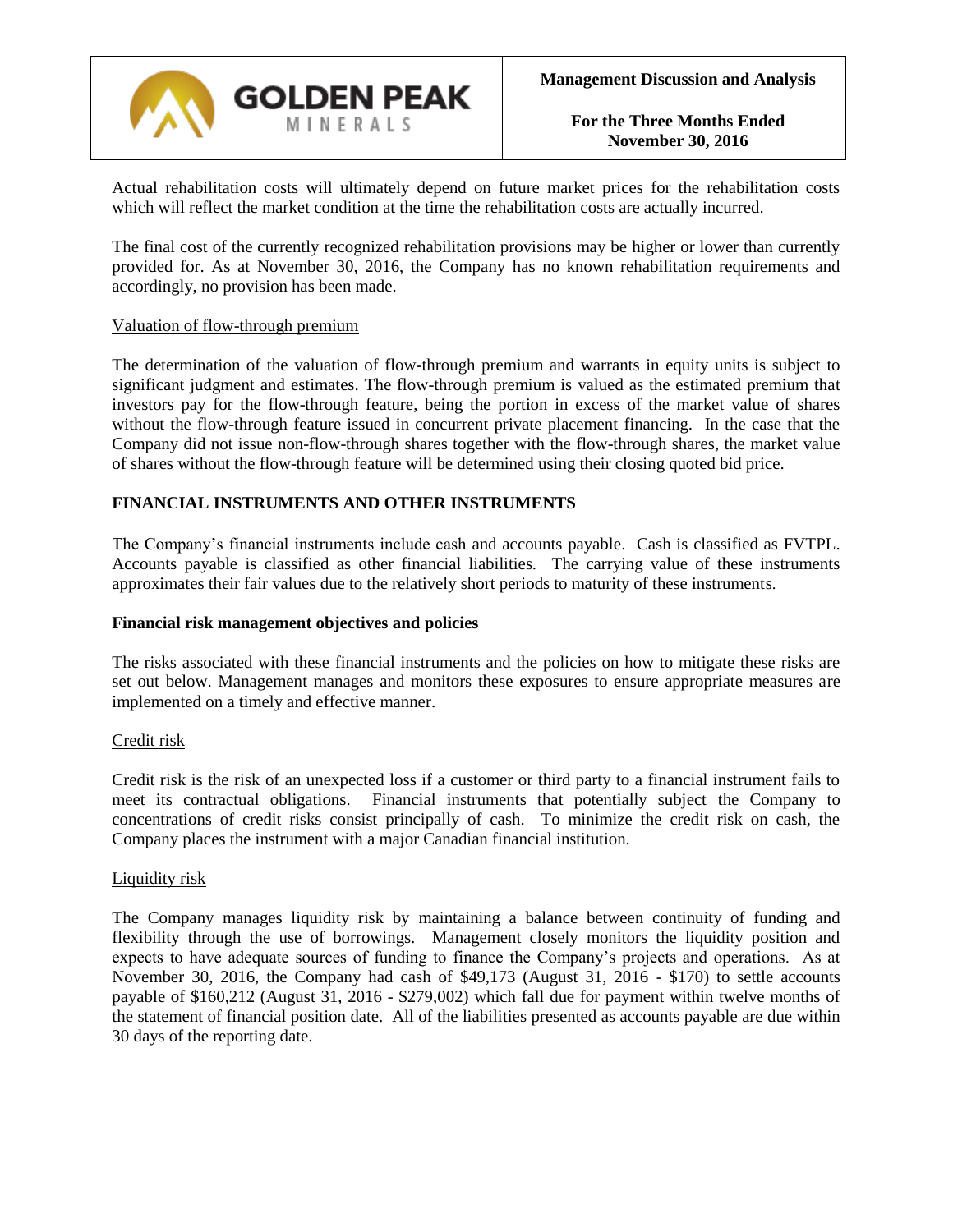

The Company intends to address its working capital deficiency through additional private placement financings.

### Market risk

Market risk is the risk that changes in market prices, such as foreign exchange rates and interest rates will affect the Company's income or the value of its holdings of financial instruments. The objective of market risk management is to manage and control market risk exposures within acceptable parameters, while optimizing the return on capital.

- *i) Currency risk -* The Company's expenses are denominated in Canadian dollars. The Company's corporate office is based in Canada and current exposure to exchange rate fluctuations is minimal. The Company does not have any significant foreign currency denominated monetary assets or liabilities.
- *ii) Interest rate risk -* The Company is exposed to interest rate risk on the variable rate of interest earned on bank deposits. The fair value interest rate risk on bank deposits is insignificant as the deposits are short-term. The Company has not entered into any derivative instruments to manage interest rate fluctuations. The Company has no interest-bearing financial liabilities.
- *iii) Other price risk -* Other price risk is the risk that the fair value or future cash flows of a financial instrument will fluctuate due to changes in market prices, other than those arising from interest rate risk. The Company does not have significant exposure to this risk.

## **SHARE CAPITAL**

As at January 25, 2017, the Company had the following securities issued and outstanding:

|                             | January 25, 2017 | November 30, 2016 | August 31, 2016 |
|-----------------------------|------------------|-------------------|-----------------|
| <b>Common Shares</b>        | 13, 142, 453     | 9,119,455         | 1,916,501       |
| Warrants                    | 4,688,566        | 4.434.837         | 258,002         |
| <b>Stock Options</b>        | 152,000          | 152,000           | 16,000          |
| <b>Fully Diluted Shares</b> | 17,983,019       | 13,706,292        | 2,190,503       |

### **BOARD OF DIRECTORS**

Certain directors of the Company are also directors, officers and/or shareholders of other companies that are similarly engaged in the business of acquiring, developing and exploring natural resource properties. Such associations may give rise to conflicts of interest from time to time. The directors of the Company are required to act in good faith with a view to the best interests of the Company and to disclose any interest which they may have in any project opportunity of the Company. If a conflict of interest arises at a meeting of the board of directors, any director in a conflict will disclose his/her interest and abstain from voting in the matter(s). In determining whether or not the Company will participate in any project or opportunity, the directors will primarily consider the degree of risk to which the Company may be exposed and its financial position at the time.